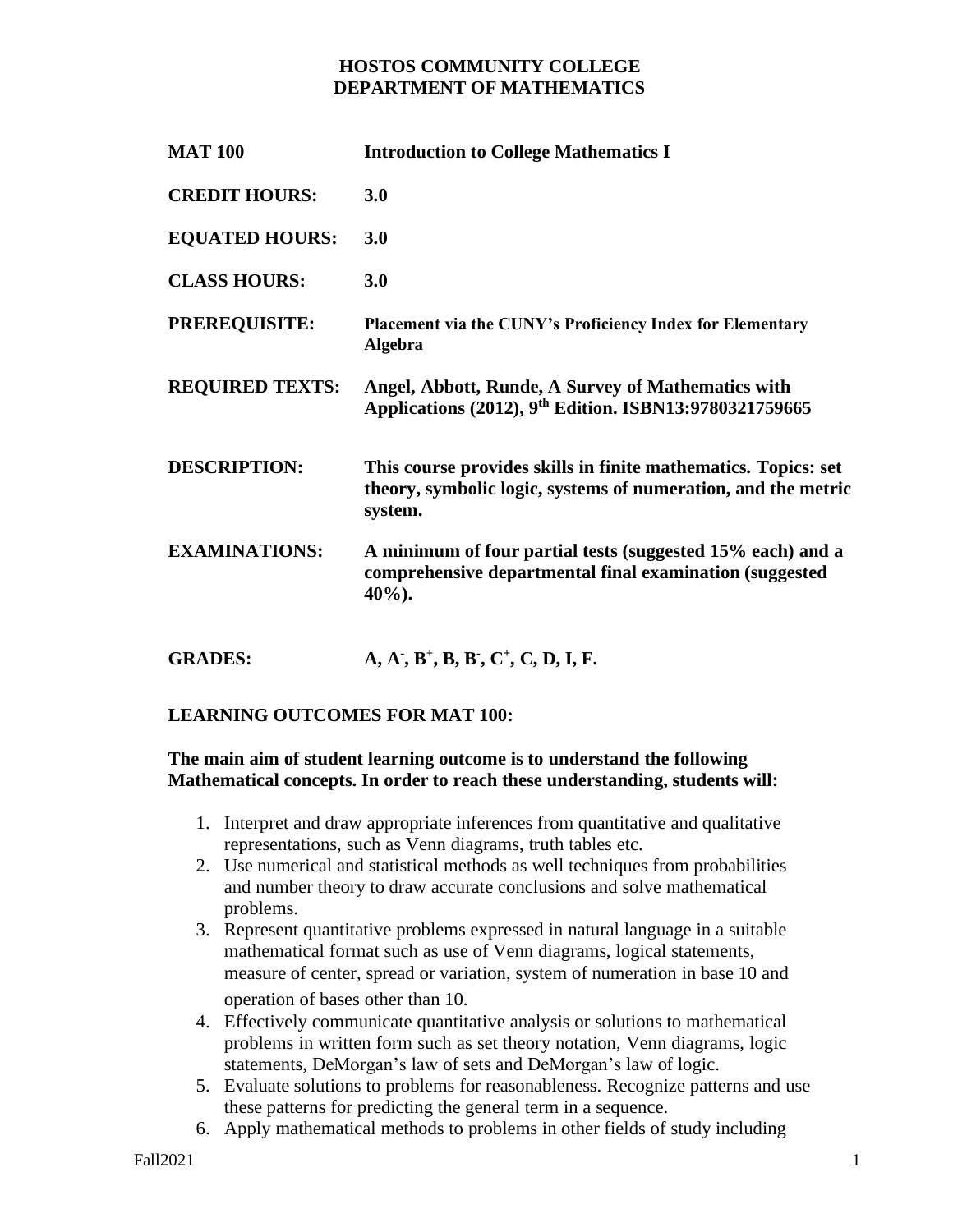#### Pathways Learning Outcomes: Mathematical and Quantitative Reasoning:

MAT100SI will meet all the following Pathways Learning Outcomes from "Mathematical and Quantitative Reasoning". A student will:

- 1. Interpret and draw appropriate inferences from quantitative representations, such as formulas, graphs, or tables.
- 2. Use algebraic, numerical, graphical, or statistical methods to draw accurate conclusions and solve mathematical problems
- 3. Represent quantitative problems expressed in natural language in a suitable mathematical format.
- 4. Effectively communicate quantitative analysis or solutions to mathematical problems in written or oral form.
- 5. Evaluate solutions to problems for reasonableness using a variety of means, including informed estimation.
- 6. Apply mathematical methods to problems in other fields of study.

## **LEARNING OUTCOMES ASSESSMENT TOOLS:**

SLO #1 & PLO#1: Interpret and draw appropriate inferences from quantitative and qualitative representations, such as Venn diagrams, truth tables etc.

- In unit test 1, students will analyze and interpret Venn diagrams drawing appropriate inferences from these diagrams to solve problems.
- In unit test 2, students will analyze and interpret truth tables drawing appropriate inferences to determine the truth of given statement. (The comprehensive final exam will also evaluate this learning objective)

SLO #2 & PLO#2: Use numerical and statistical methods as well techniques from probabilities and number theory to draw accurate conclusions and solve mathematical problems.

- Every unit test and the final require students to use numerical methods to reach a conclusion and in so doing solve a given problem.
- Notable examples: Use numerical methods to solve problems requiring converting between different numeral systems such as Roman Numerals to standard notation, convert between base 2 as well as other base systems to the standard base 10 system and vice versa. (unit tests 3&4)
- Use techniques and methods from probabilities (unit 3 test) to draw accurate conclusions about how likely an event is to occur and use these conclusions to solve mathematical problems concerning the probability of an event(s).

SLO #3 & PLO#3: Represent quantitative problems expressed in natural language in a suitable mathematical format such as use of Venn diagrams, logical statements, measure of center, spread or variation, system of numeration in base 10 and operation of bases other than 10.

• In unit test 1, students must translate given quantitative statements expressed in natural language and accurately represent these in terms of Venn diagrams.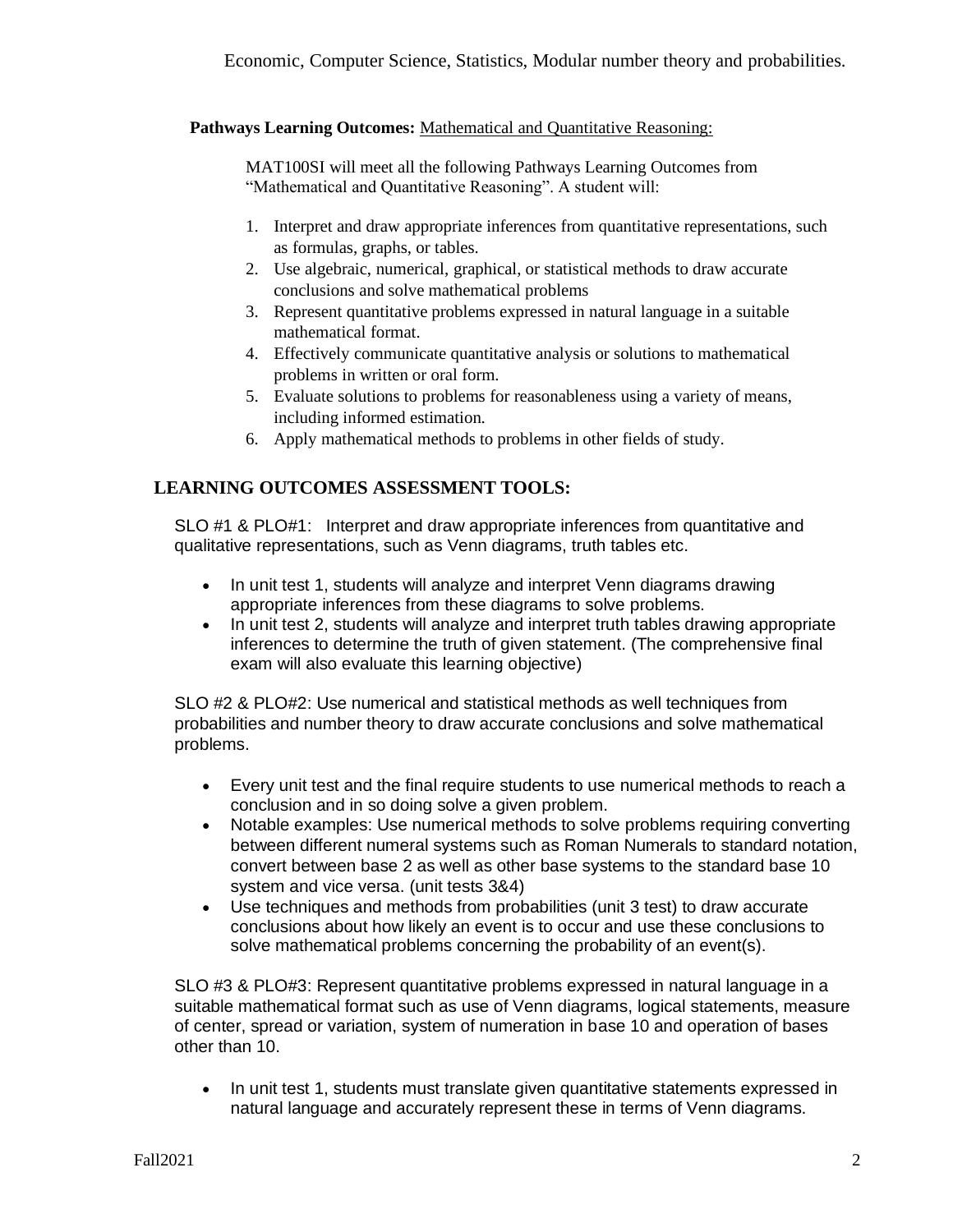• In unit test 2, students must translate given logical statements expressed in natural language and accurately represent these in a truth table format.

SLO #4 & PLO#4: Effectively communicate quantitative analysis or solutions to mathematical problems in written form such as set theory notation, Venn diagrams, logic statements, DeMorgan's law of sets and DeMorgan's law of logic.

- Every unit test and the final require students to apply analysis of quantities and then communicate the results or conclusion in written form to solve mathematical problems.
- Examples: In unit test 1, set theory will be used to analyze quantities and find solutions to mathematical problems. In unit test 2, logic statements and truth tables will be used to determine the truth value of a given statement. In unit test 3, methods of probability will be used to determine how likely an event is to occur. In unit test 4, quantitative analysis of different base systems will be used to convert between base systems and perform modular arithmetic calculations.

SLO #5 & PLO#5: Evaluate solutions to problems for reasonableness. Recognize patterns and use these patterns for predicting the general term in a sequence.

- In unit test 1, students will be required to recognize patterns and use these patterns to predict a future or "n" th term. A sense of what is a reasonable extension of the pattern presented is all but essential.
- In unit test 3, students will need to apply methods of probability to determine how like an event is to occur. A sense of what is reasonable is essential in understanding what is the range of possible solutions and greatly assists this process.
- In unit test 4, conversion within the metric system and between American and metric units requires a sense of what is a reasonable solution to check one's answer. (The comprehensive final exam will also evaluate this learning objective).

SLO #6 & PLO#6: Apply mathematical methods to problems in other fields of study including Economic, Computer Science, Statistics, Modular number theory and Probabilities.

• In this course mathematical methods will be applied to: Computer Science-Modular number theory (Unit test 4 base two system) and Probabilities (Unit test 3) (The comprehensive final exam will also evaluate this learning objective)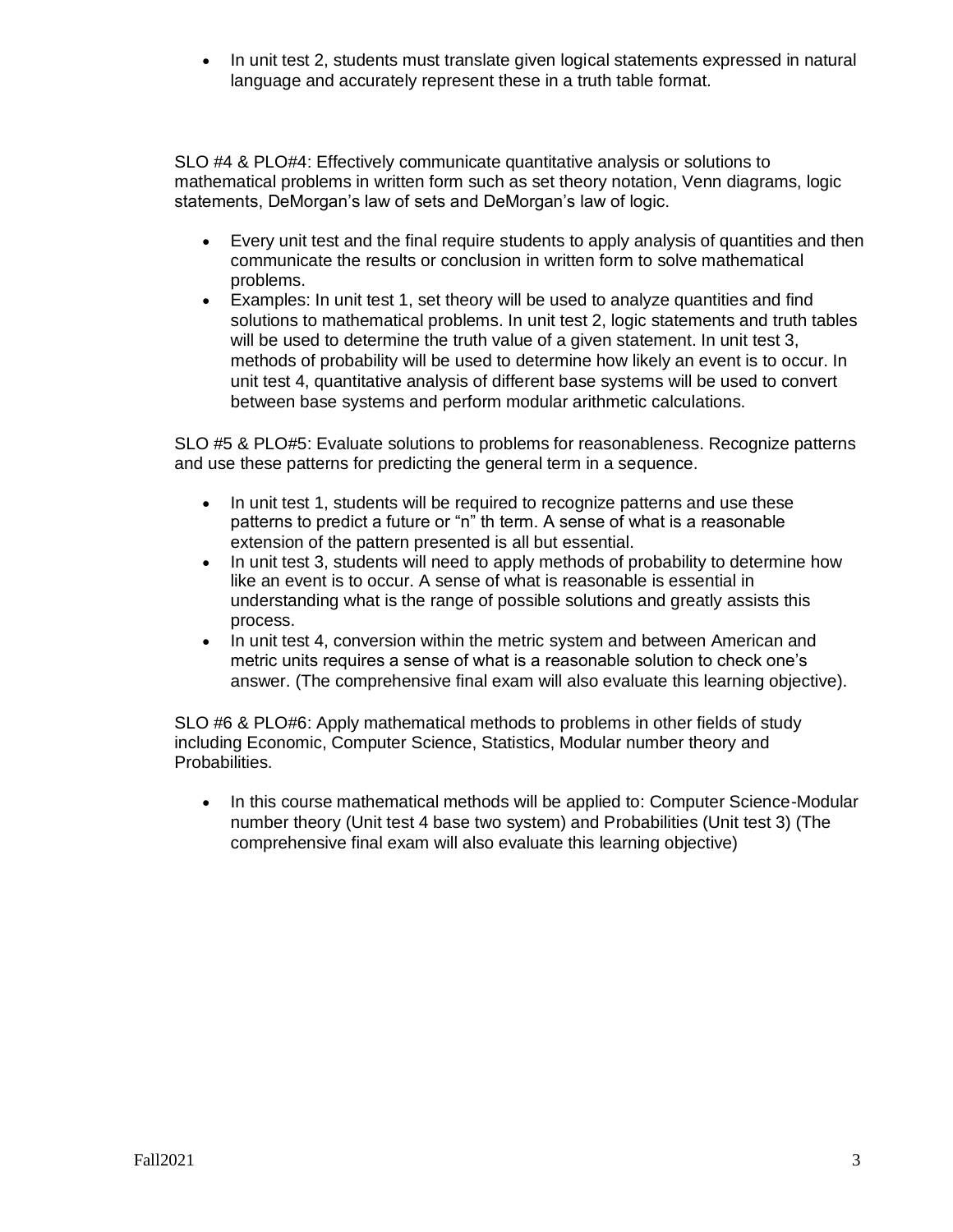## MAT 100

# COURSE OUTLINE

## I. SEQUENCES OF REAL NUMBERS

- 1. Arithmetical Progressions
- 2. Multi-level Arithmetical Progressions
- 3. Geometrical Progression
- 4. Harmonic Progressions

#### II. BASIC DEFINITIONS AND PROPERTIES OF SET:

- 1. Define set, subset, proper subset, empty set, universal set
- 2. Describe sets by rule and roster
- 3. Define complement of a set
- 4. Find the number of subsets that can be formed from an indefinite set
- 5. Identify equivalent sets
- 6. Classify sets as finite or infinite

### III. RELATIONSHIPS BETWEEN SETS:

- 1. Define and find the intersection of sets
- 2. Define and find the union of sets

### IV. SETS OF POINTS:

- 1. Draw Venn diagrams illustrating the union of sets
- 2. Draw Venn diagrams illustrating the intersection of sets
- 3. Use Venn diagrams to show that two sets are equal

## V. BASIC DEFINITIONS AND PROPERTIES OF SETS:

- 1. Classify numbers as ordinal, or cardinal
- 2. Construct a one-to-one correspondence between the elements of two sets

## **EXAM 1 (Suggested 15%)**

## VI. LOGICAL STATEMENTS:

- 1. Translate English statements into symbolic form
- 2. Write the negation, conjunction and disjunction of given statements
- 3. Write the converse, inverse and contrapositive of given statements

## VII. TRUTH TABLE:

- 1. Give a truth value to a given compound statement
- 2. State whether or not two given statements are equivalent.
- 2. Determine whether or not a given statement is a tautology.

## **EXAM 2 (Suggested 15%)**

#### VIII. PROBABILITY

- 1. Find the probability of an event such as: Rolling a dice, Picking a card from a random deck or tossing a coin.
- 2. Describe the sample space of a probability experiment.